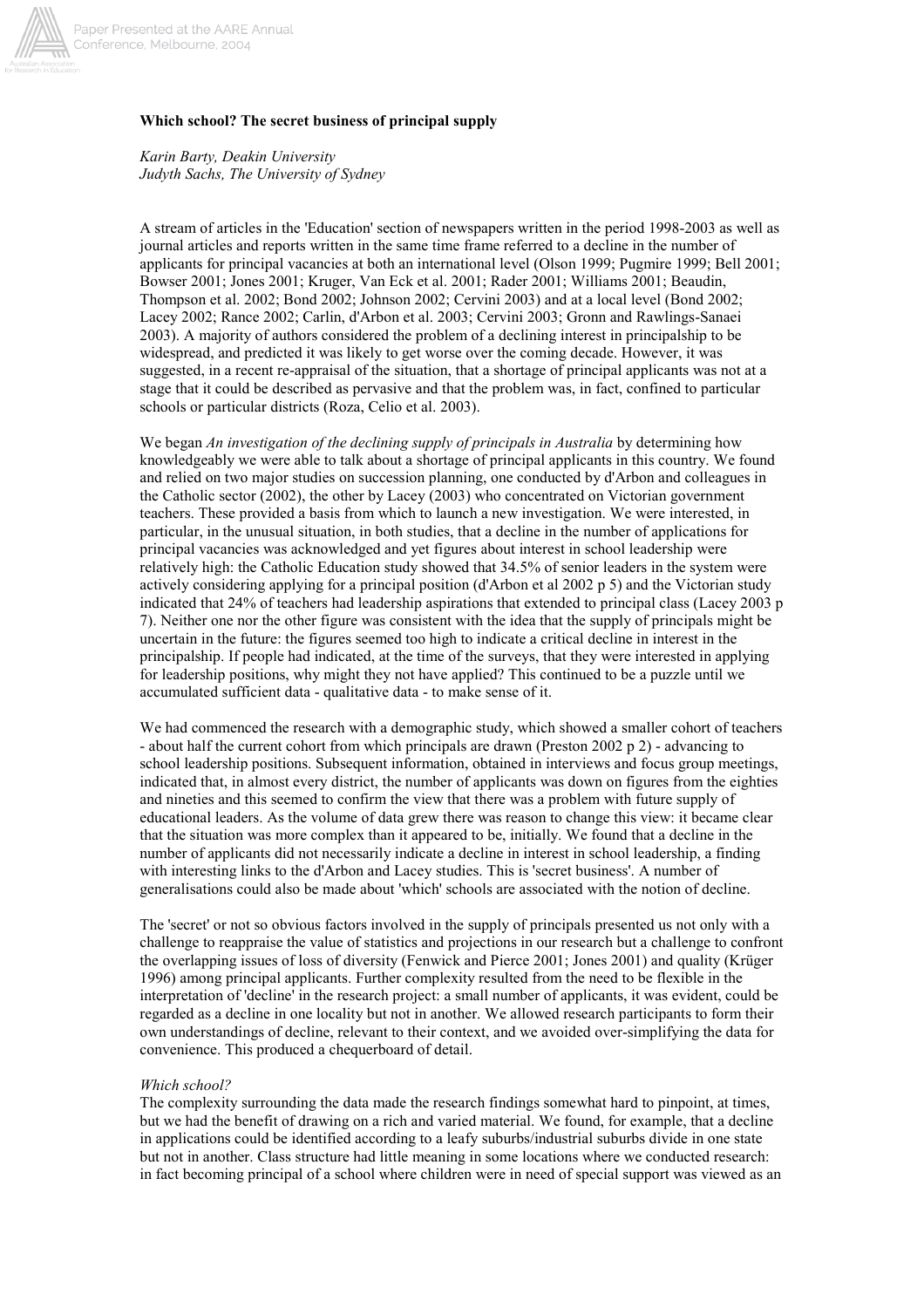

opportunity, not a deterrent for some applicants. It has not been easy, therefore, to work out categories of schools where shortages of applicants are a problem in terms of location. Remoteness and isolation could be identified as factors influencing application rates in some districts but not in others. There were clear differences from place to place. The few schools that have had trouble attracting applicants for a principal vacancy are not necessarily those with a high migrant population, with low income families, at the busy intersection of transport routes or out in the bush. Location and demography may be a problem - or they may not: it is not predictable. What the research has shown is that, in Victoria and South Australia alike, the schools that attract fewer applicants than most schools, across the systems, are those that are very large or very small. Our research participants regarded a school with over 800 students a large school and a small school as one having fewer than 200 students. It has been rare for schools between these extremes to experience trouble in attracting applicants for the position of principal unless they have a poor reputation.

It is, in some respects, difficult to accept the idea that a decline in the interest in school leadership is linked to very small schools. They would seem an ideal choice for a person undertaking their first principalship, for example. Similarly, it is not easy to envisage a direct relationship between a decline in applications and very large schools. Many experienced principals, one would imagine, would welcome the chance to move to a bigger challenge, perhaps a large, elite, city school. Yet the very small and the very large schools, irrespective of whether they are in the right part of town or not, whether they are remotely located or not, have not, in general, attracted substantial fields of applicants. There is a preference for 'safe' schools and avoidance of schools which present special challenges. Only a few people identify themselves as capable of meeting the challenges presented by schools at both ends of the spectrum. Why is a small school not a 'safe' school, one might wonder. It became apparent, from the research results, that the small school is not only difficult to run, for a variety of reasons, but that it constitutes a career dead-end for many a person. No longer the 'stepping stone' to higher positions that they once were under an hierarchical system of promotion, small schools have become 'traps', we were told. That is, principals of small schools have, in many cases, had difficulty moving out of their positions after a number of years because, under merit selection, a move can be a long time coming, especially if one has no experience of working in a larger school: this has deterred others from applying in the first place.

### *Secret business*

Along with the noticeable trend in small and large schools there were factors, the research showed, that influenced rates of applications for jobs in a less conspicuous way. It is clear, as Lacey points out, that not all aspirants become applicants: there is often reason for people to hold back from applying. The data we collected revealed that a reduction in the number of applicants for a position (where a good number of applications were expected) was most commonly caused by a situation involving an incumbent - an incumbent re-applying for their job. In both South Australia and Victoria the sensitive issue of competing for a position against an incumbent has led to a secret code of behaviour, among both principals and aspirants, that putting in an application is unacceptable. An ex-principal, reflecting on her experiences several years ago, explained:

There were 'rules' such as you did not apply for a friend's job. So you had to know that about a school and you had to know whether or not someone had been acting in the position, looking after it while there was a principal working his way to retirement and therefore deserved the position, so people didn't apply for those jobs. People didn't apply for jobs where they perceived there was somebody ready to take it. I can remember when my job was readvertised; there was one application that was from someone way out in the country who obviously didn't understand the 'rules'. No-one from round about applied.

The 'secret business of principal supply' has been surrounded by speculation and rumour, the research revealed. There was a lot of speculation among principals, assistant principals and leading teachers, we were told, about who was applying for a position and if there was as much as a suspicion that an incumbent or a friend was applying, this had a direct influence on the number of applications for a position. Our investigation showed that, at times, positions had to be re-advertised when people had incorrectly assumed that an incumbent was reapplying:

One of the hardest things is to push out the information that the current incumbent is not applying. Because in the principal networks if there's a sense of an incumbent applying it dries up the field immediately and even when the incumbent sometimes makes it very clear that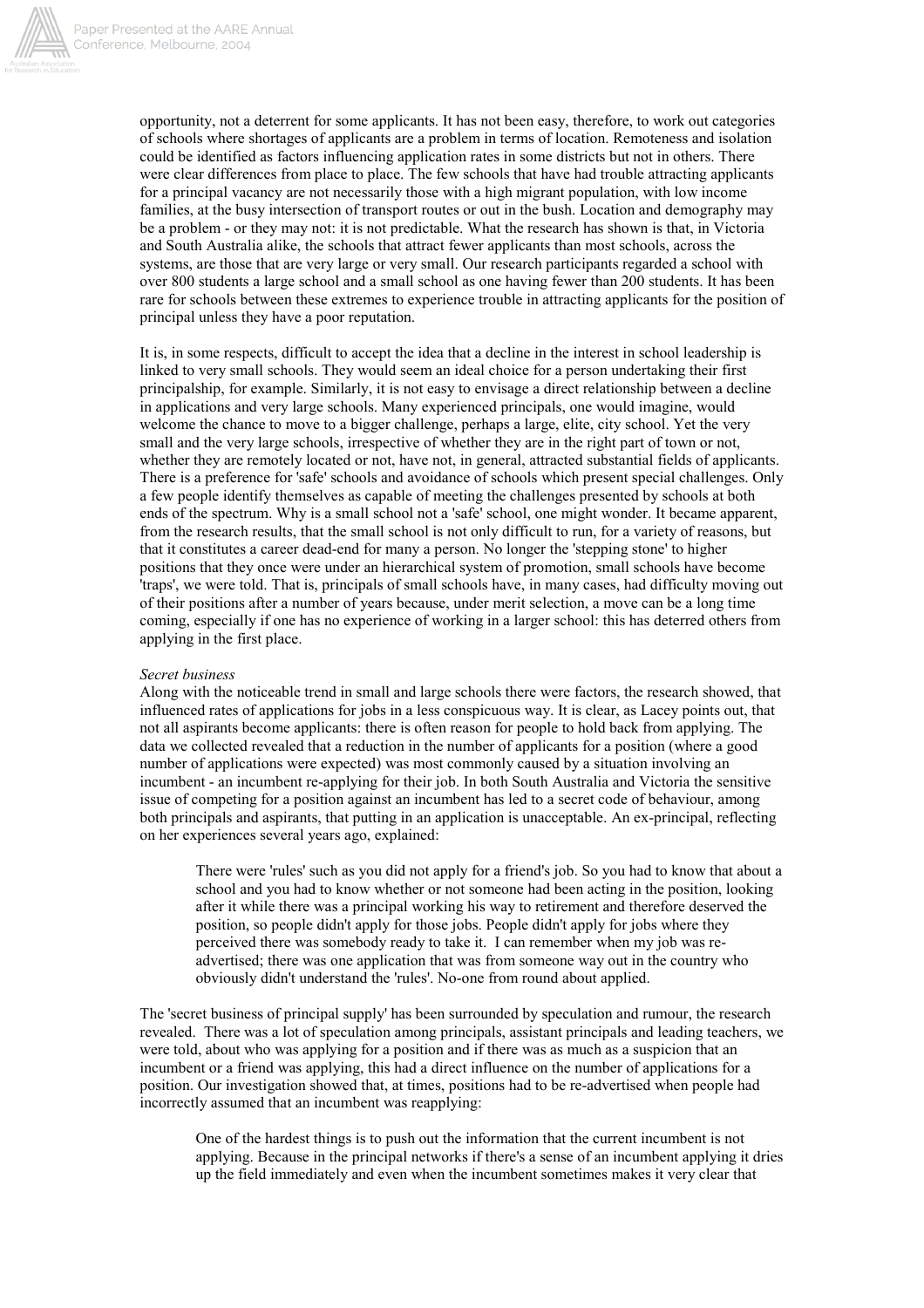

they're not, then people don't believe them and, unless they've won something else, they just don't believe it and so they don't apply. And often you have to re-run a position in order to show people that the incumbent is not applying and then you get a really different field. I'm just doing, currently, a director's position in a pre-school, one of our most difficult preschools, and our highest classification of director and, you know, the field is just non-existent because people thought, although the current director said she wasn't applying, she really was and so they didn't apply. And that pattern is repeated often when there are incumbents.

This, the negative side of the professional norm of collegiality, takes the form of contrived collegiality (Hargreaves 1994). Often based on inaccurate speculation, it is probably more concerned with 'not rock rocking the boat" or being seen as being too eager to gain promotion rather than professional recognition.

A second factor is influential in relation to incumbents: a sense of futility about applying for a position in competition with an incumbent because incumbents are, most commonly, successful in regaining their positions. This phenomenon, widely observed and talked about, deters many an aspirant from putting in the time and effort to submit an application because to do so would be pointless. Figures giving the numbers of applicants for positions, we came to understand, do not accurately reflect the number of people who are seriously interested in school leadership.

The selection process was another factor influencing the numbers of applicants for positions. It was already known, from earlier studies (d'Arbon, Neidhart et al, 2002; Lacey, 2003), that selection was a significant issue. Applicants, it was reported, were frustrated with the complexity of the application and the amount of time needed to complete it but in the conduct of our research we discovered another factor, a decline in respect for the merit selection process, to be a very important factor. Failure of the merit selection process from working as it was intended, for the best applicant to be selected, has caused some people to refrain from applying for positions which did, in fact, interest them. We were told, on a number of occasions, that it was common for a favourite applicant to have an advantage with a selection panel and that other applicants had little chance of getting noticed when this was the case. Not everyone has confidence in the merit selection process. Superintendents, key players on interview panels, for example, clearly act as gate-keepers to keep some people out and champions to support others.

There was talk among some research participants of an 'old boys' network in which decisions were made about who would be selected to fill particular positions. It worked, essentially, by a regional director's representative on a panel subtly influencing panel members such as parents or young, inexperienced teacher representatives in their decision making: they were often able to sway people's opinions sufficiently get an outcome that suited them. The choice was, invariably, somebody whom they considered ideal as a member of their network, somebody of similar outlook and this trend, of manipulating selection, excluded some people of considerable merit from being selected. There was a difference of opinion among research participants as to whether 'old boys' networks still existed. Women, who were disadvantaged by them, have increasingly moved into principal class and, in some locations, if not throughout the system, have become more numerous than men. In some instances there was talk of gender issues persisting or re-emerging after a period of equal opportunity. In any case, a loss of confidence in merit selection has been linked to a decline in application for principal positions by some people. Pritchard's study in Western Australia demonstrated this convincingly (Pritchard, 2003). In Pritchard's study 44% of survey respondents listed the selection process as the greatest deterrent for them to apply.

A different kind of bias was noted to have been at work in regions where district superintendents had a major role in determining the outcome in principal selection. Superintendents have been known to favour certain kinds of applicants to work in their area and in the absence of a state-wide standard for selection, people not fitting into the mould of the director's favourite were often frustrated in their efforts to become a principal. Some superintendents sought people with strong managerial characteristics so that the schools in their district would be run effectively from an administrative point of view. Other superintendents were known to favour people with innovative ideas or people with a solid understanding of educational theory and practice: some valued experience more than potential. This biased approach to selection enabled people to predict whether they had a chance of getting selected in particular locations and the loss of confidence in the selection process can be directly linked with a reduction in the application rate for vacant positions.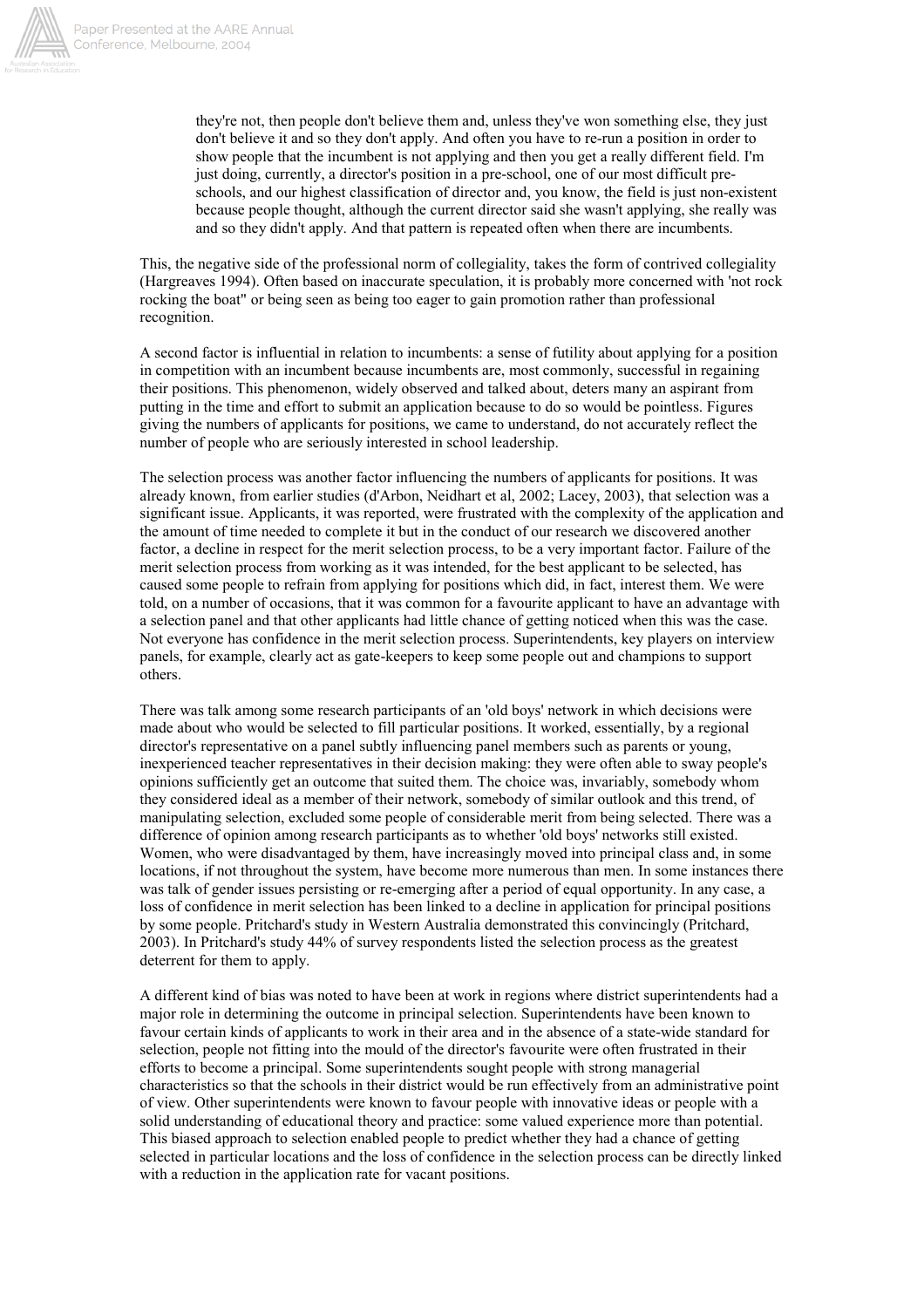

We believe that 'secret business' and, sometimes, discreditable business are factors that have complicated the 'supply' issue and made it increasingly difficult to make sense of figures that we might use as a guide to predict the future of educational leadership. We may be led to believe that there is a critical situation in some schools because the number of applicants is low and yet it may be no more than the incumbent's influence or it might be the influence of a regional director or superintendent: on the other hand, an element of crisis may be in the wind. It is difficult to be sure. Gronn and Rawlings-Sanaei (2003), on writing about 'leadership disengagement' are careful not to reduce the supply issue to simple explanations, and, particularly, not to single causes. But leadership disengagement cannot be ignored as a contributing factor in the supply of school leaders and, in fact, suggestions that 'intensified, expanded and restructured work roles' and 'changing conceptions of professional identity and career commitment' (Gronn and Rawlings-Sinaei 2003 p 11) are important parts of the whole have been confirmed in our research.

### *Principal deterrents*

The move to self-managing schools, as we know, brought with it enormous changes to the role and workload of a principal. The fact that principals frequently voice their frustration with the changes and utter despair at the range of things that are expected of them have acted as a deterrent for others to move into principal class. Younger people who might normally aspire to progress to principal class are developing a negative view of being a principal. Research participants of varying backgrounds remarked that the impact of principals' negative feedback to their colleagues has resulted in a reluctance for others to become school leaders. The following depicts typical thinking:

*Speaker*: Like I'm an assistant principal, like the whole job is overwhelming. Between HRMs, prims, and CASES, finance, and CASES 21, and occ health and safety, and asbestos management, and all those sorts of things. Like I just look at it and think.

*Interviewer:* So are you going to apply?

*Speaker:* No. Not at the moment I wouldn't.

*Interviewer:* What would change your mind?

*Speaker:* I think it just takes a long time to get to know everything. Like you feel like you need to know everything but you can't possibly.

The weight of accountability, pressure from parents, the shift from managing discipline to establishing social and emotional supports for students and a diverse range of expectations, such as the expectation of skilful financial management, act as a deterrent for many people who might otherwise aspire to become a principal.

Information we obtained through principals' associations and the Australian Education Union suggests that there are competent principals who have signalled their intention to resign or not reapply for their position when it becomes vacant because they have 'had enough'. Many principals, individually and in group discussion, gave voice to their regret that the principalship had become strongly management oriented and regret that educational leadership was not at the centre of a principal's work. There was a feeling, among some, that teachers are electing to stay in the classroom to avoid the fate of becoming an administrator: they said that some teachers aspiring to be principals are reluctant to let go of their teaching to become a manager rather than an educational leader. The research data points to changes in the role and work of a principal being linked with a decline in the number of applications. A strong commitment that 'they were there for the kids' prevented many assistant principals from taking the next step.

### *Societal and generational changes*

Some research participants linked the decline in applications for principal vacancies to changes in family life and changes in society. Whereas teachers, particularly men, were once quite prepared to move to a new district in order to secure a principal position, this seems to have changed significantly over time. Teachers, like other professional people, are likely to have partners with a career of their own, and that career may not easily be transferred to a new location. Where women might once have given priority to the 'head of the household's' job, they are currently encouraged to maintain their own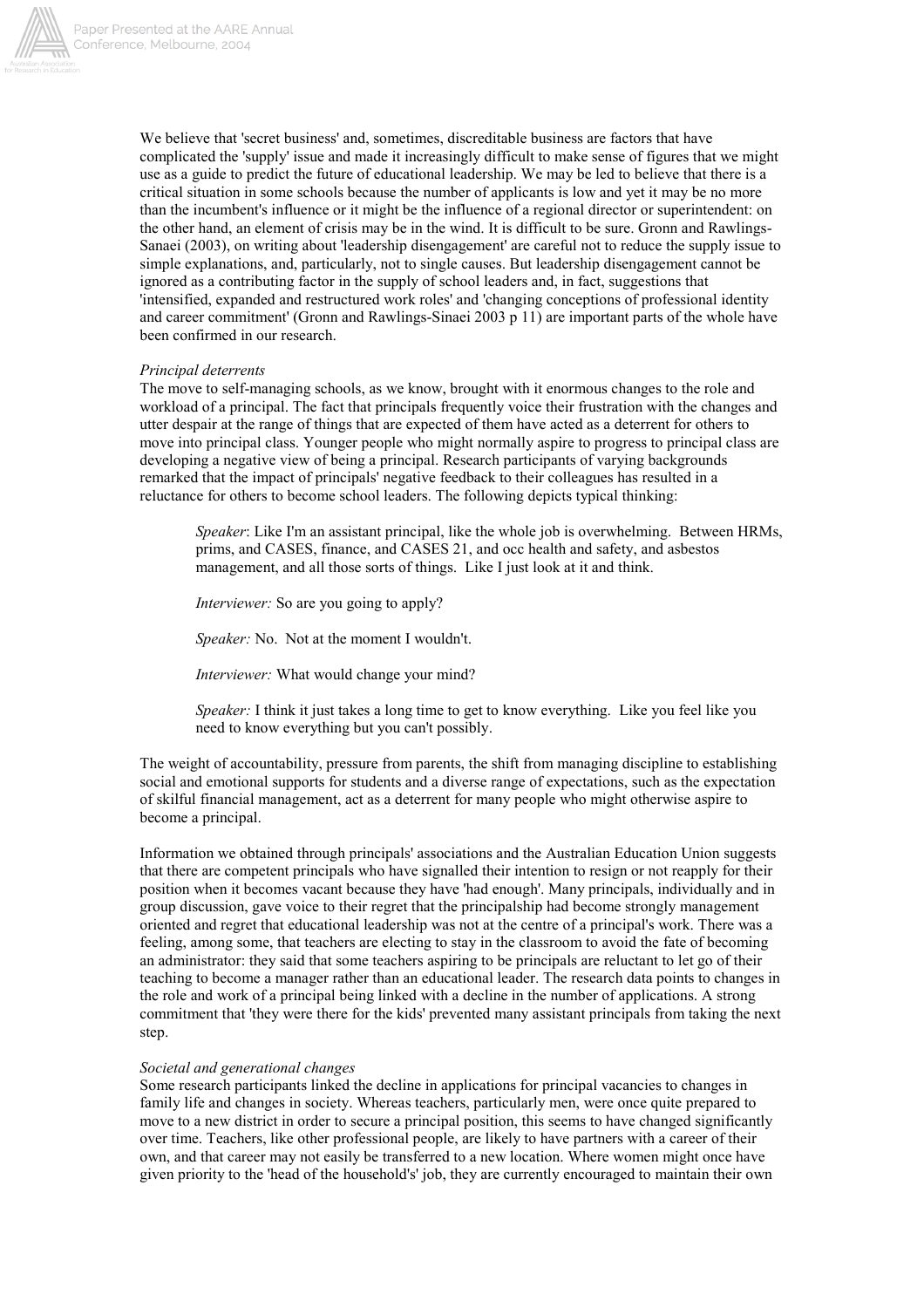

position and not sacrifice themselves. Rather than jeopardising the career of one of the partners, in the modern relationship, with its regard for equal opportunity, people choose a safe option, stay within a locality, taking the opportunities that arise there instead of seeking them elsewhere. They are less likely to move house to take up distant positions even if the benefits could be considerable. This shift in family relations and patterns of work has resulted, especially in South Australia, in lower mobility for teachers: fewer teachers are applying outside their local area than ever before. This has contributed, it seems, to a lowering of the numbers applying for rural positions.

Mobility of principals and teachers wanting to take up principal positions has not only been affected by egalitarian movements and the part career maintenance plays in that: it has also been affected by lifestyle changes of a more general kind. Lifestyle issues have affected country regions most of all. The outlook that living in the country is a healthy choice, ideal for raising a family is not as strong as it used to be. Parents are more likely to be concerned about access to education for their children (often private schools in the city), access to health facilities, entertainment and things of that are commonly associated with a good lifestyle. Country towns seem, in present circumstances, to be viewed as places that can hinder rather than advance a family's prospects and, as was mentioned earlier, they have become places that can engulf people, making it difficult to leave. It is safer not to apply in the first place, many potential applicants conclude. People are not prepared to take the risk; by not applying they at least maintain their lifestyle and preserve family harmony.

It is well known that more than half of the country's teachers are aged 45 years or more (MCEETYA 2003) and that an increasing number of older people in education services will retire in the coming years (Preston 2002). The young, or relatively young teachers currently in schools, identified as likely to be promoted into principal class, to cover a shortfall in supply, have good prospects of becoming educational leaders. Whether they will take up opportunities as they arise or not is not certain. As studies such as that by MCEETYA and the AEU (2003) suggest, and as we can confirm from our research, young teachers are more likely to envisage themselves as having moved out of education within five to ten years rather than having stayed in the system. There are two aspects to the exodus of young teachers from the profession. On the one hand, graduate teachers, frustrated by the difficulties that confront them at school, particularly unpleasant experiences with parents, are likely to take the attitude that if things do not improve for them in two to three years, they will leave. They will seek alternative employment. On the other hand, young teachers, whose teaching experiences have left them feeling reasonably satisfied, may still seek out other opportunities elsewhere because that is the modern way of life. One no longer stays in the same job or even the same occupation for long periods of time: the pattern is to change after five or six years, to seek stimulation elsewhere and not be consumed by any one organization (Gronn and Rawlings-Sinaei 2003 p 10). This scenario is, perhaps, the most serious aspect of the supply issue.

Nonetheless, a new wave of influences appears ready to provide an effective counterweight to this trend. In the course of our research we complied information about numerous leadership development programs conducted by state leadership units, professional associations, regional offices of departments of education and the AEU. The need for some form of succession planning, having been identified, has resulted in the targeting of younger people for leadership positions, especially in Victoria, where the Blueprint for Government Schools (2003) is poised to exert some influence on leadership. Local initiatives, driven largely by principals who have been persuaded of the need to foster young talent, have made an impact as well in some places: people in their early 30s have recently taken on principal positions, even in large secondary schools.

## *Conclusion*

In summarising the factors that have affected applications for principal positions in the period 2002- 2005 it is clear that there are two distinct trends that have contributed to the perception, real or otherwise, that there has been a decline in interest in school leadership. The first of these is a tendency for people to be more strategic in their application for vacant positions than in earlier times, such as the mid eighties when the introduction of merit selection resulted in 'an avalanche of applications'. People have become more selective in their applications for clearly identifiable reasons. Some will refrain from lodging an application for a position which interests them because their knowledge of merit selection, and who is likely to succeed, enables them to predict whether they will be successful or not. Incumbents, or local applicants, for example, are highly likely to be selected. They avoid applying for positions where they see powerful factors other than merit to be at work. Another reason for interested people to refrain from applying is the personal or collegiate factor: they know an incumbent is re-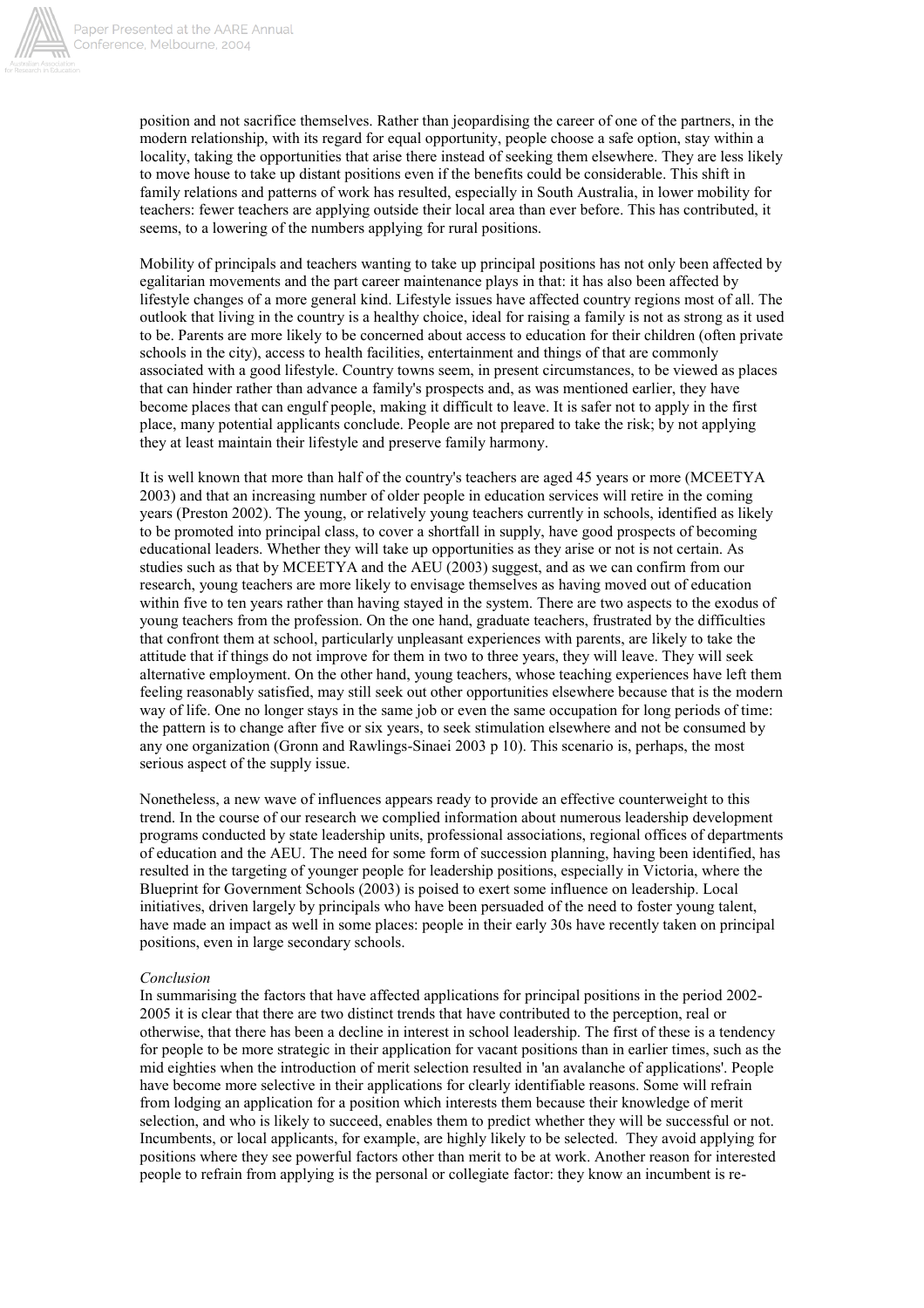

applying; they have a friend, against whom they feel disinclined to compete, who is applying; they understand that a person who has been acting in a position deserves to be chosen. These are the major influences which cause a decline in the rate of application for some positions: the interest in these positions may, however, be substantial.

The second trend, running parallel to the first, is a decline in applications caused by changes in society and changes in the work of a principal. A major factor at work is that, for most people, family comes first. There is a reluctance for people to uproot their families to move to a new location, a reluctance to disrupt a partner's career, a reluctance to move to a place that does not support a lifestyle of their choosing. The reduction in mobility caused by this trend, an unwillingness to risk the 'stepping stone' idea, where people move away for a short period of time, more popular in former times, has contributed to a real decline in the rate of application for principal jobs. Another influential factor has been generational change, young people planning to be out of education within a number of years instead of remaining in the profession for the long term. Most potent of all is the fact that significant numbers of people are deterred by the modern principalship with its emphasis on management rather than educational leadership and the pressure to do both with unfairly limited resources.

Our investigation into the decline of the supply of principals in Australia has confirmed that there are powerful forces that have contributed to a reduction in the numbers of people applying for positions but that there are other factors, in addition, what we have referred to as 'secret business', which appear, from the outside, to be about a decline but are actually not so. It is virtually impossible to depict, in a definitive way, the decline in interest in school leadership because of the overlap of a multitude of factors: it is only possible to get impressions of what is going on. The overall finding of our investigation into the supply of principals is that it is not a simple, quantifiable matter. A decline in applications does not necessarily mean a decline in interest in leadership. While there have been, and continue to be clear deterrents for people to take on the principalship, there are multiple factors at work, in any vacancy, that may cause a small number of applications to be lodged. These need to be analysed on a case by case basis to get an adequate understanding of what is at work.

### *References*

Beaudin, B., Thompson, J. and Jacobson, L. (2002) *The administrator paradox: more certified, fewer apply*. American Educational Research Association General Meeting, April 1-5 2002.

Bell, E. (2001) "Schools' principal shortage: fewer teachers want the job's growing challenges." *SFGate.com*,

http://www.sfgate.com/cgi-in/article.cgi?f=/chronicle/archive/2001/09/23/MN170314.DTL, accessed 1/5/2002.

Bond, C. (2002) "A principal shortage looming?" *Achieveonline.com.au*, <www.achieveonline.com.au/article/articleview/278/1/1>, accessed 1/6/2003.

Bowser, B. (2001) "Principal shortage." *Online NewsHour,* <http://www.pbs.org/ewshour/bb/education/jan-june01/principal\_05-22.html>, accessed 1/7/02.

Carlin, P., d'Arbon, T., Dorman, J. and Neidhart, H. (2003) *Leadership succession for Catholic schools in Victoria, South Australia and Tasmania, final report*. Strathfield, Australian Catholic University.

Cervini, E. (2003) "Shortage of school principals looming." *The Age*, Melbourne, p. 11.

D'Arbon, T., Neidhart, H., and Carlin, P. (2002) *Principal succession in Catholic primary and secondary schools in Victoria, South Australia and Tasmania: opportunities and challenges*. Paper presented to the Australian Association of Research in Education Conference, Brisbane, December 2002, accessed online http://www.aare.edu.au/02pap/car02106.htm.

Department of Education and Training, Victoria (2003). *Blueprint for Government Schools*. Melbourne.